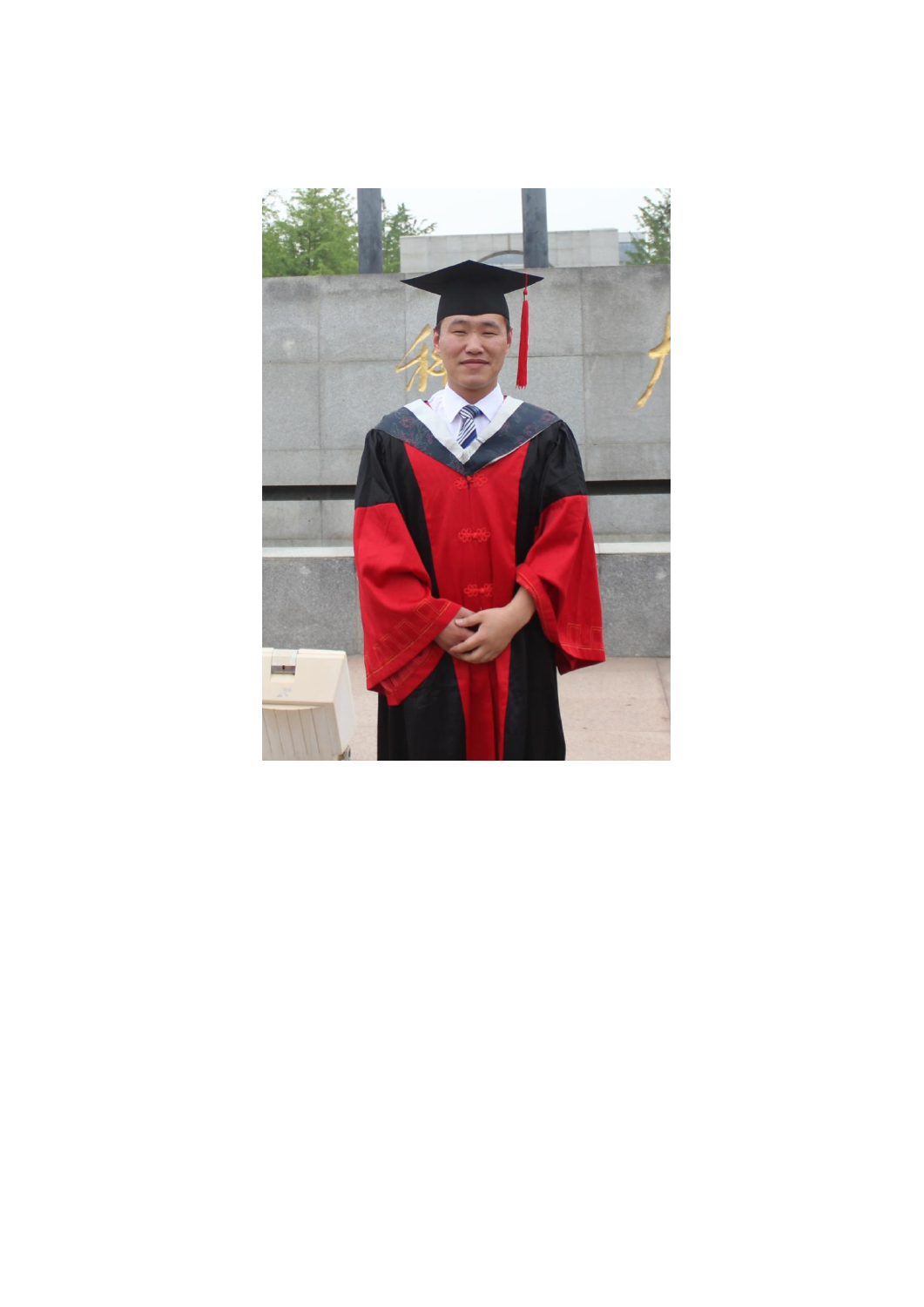## **LI Defang (Ph.D.)**

#### **Academic qualifications**

| 2003-2007:      | B.S.   | College of pharmacy, Shihezi University, Shihezi, China                   |
|-----------------|--------|---------------------------------------------------------------------------|
| $2007 - 2010$ : | M. M.  | College of pharmacy, Shihezi University, Shihezi, China                   |
| $2010 - 2013$ : | Sc. D. | College of Traditional Chinese Medicine, China Pharmaceutical University, |
|                 |        | Nanjing, and 1 Shanghai Institute of Materia Medica, Chinese Academy of   |
|                 |        | Sciences, Shanghai, China                                                 |

#### **Previous academic positions held**

2013-2015: Research Assistant, Academician Chen Xinzi Workroom for Advancing Translational Medicine in Bone & Joint Diseases, Kunshan RNAi Institute, Kunshan Industrial Technology Research Institute, Kunshan, Jiangsu, China.

## **Present academic position:**

2015- Research assistant professor, Institute for Advancing Translational Medicine in Bone & Joint Diseases, Hong Kong Baptist University & Teaching Division, School of Chinese Medicine, Hong Kong Baptist University

### **Previous relevant research work**

- Technical expertise: Molecular pharmacology, Free radical biology, Cardiovascular pharmacology
- Research area: Molecular understandings and RNAi-based & phytotherapy-based translational research aortic dissection

**Publication Records:** Theses (2); SCI Publications (8 from Web of Knowledge); Citations (38, excluding self-citation)

## **Section A**: **Five most representative publications in recent five years**

- 1. Liu, J., L. Dang, **D. Li (Co-first author**), C. Liang, X. He, H. Wu, A. Qian, Z. Yang, D. W. T. Au, M. W. L. Chiang, B.-T. Zhang, Q. Han, K. K. M. Yue, H. Zhang, C. Lv, X. Pan, J. Xu, Z. Bian, P. Shang, W. Tan, Z. Liang, B. Guo, A. Lu and G. Zhang. A delivery system specifically approaching bone resorption surfaces to facilitate therapeutic modulation of microRNAs in osteoclasts. *Biomaterials.* 2015, 52(0): 148-160.
- 2. **Defang Li**, Sha Liu, Fukang Teng, Wengang Yang, Tingting Zhang, Li Zhang, et al. Temporal change of leukocytes and chemokines in aortic dissection patient: relationship to regional lesion on aorta. *Int J Cardiol*. 2013, S0167-5273(13) 00679-7.
- 3. Baohong Jiang, **Defang Li** (**Co-first author**), Yanping Deng, Fukang Teng, Jing Chen, Xiangqian Kong, et al. Salvianolic Acid A, a Novel Matrix Metalloproteinase-9 Inhibitor, Prevents Cardiac Remodeling in Spontaneously Hypertensive Rats. *PLoS ONE*. 2013, 8(3): e59621.
- 4. Xuan Yuan, **Defang Li**, Hong Zhao, Jiangtao Jiang, Penglong Wang, Xiaoyi Ma, Xiling Sun, Qiusheng Zheng. Licochalcone A-Induced Human Bladder Cancer T24 Cells Apoptosis Triggered by Mitochondria Dysfunction and Endoplasmic Reticulum Stress. *Biomed Res Int*. 2013: 474272.
- 5. **Defang Li**, Zhenhua Wang, Hongmei Chen, Jingying Wang, Qiusheng Zheng, Jing Shang, Ji Li. Isoliquiritigenin induces monocytic differentiation of HL-60 cells. *Free Radical Biology & Medicine*. 2009, 46: 731-736.